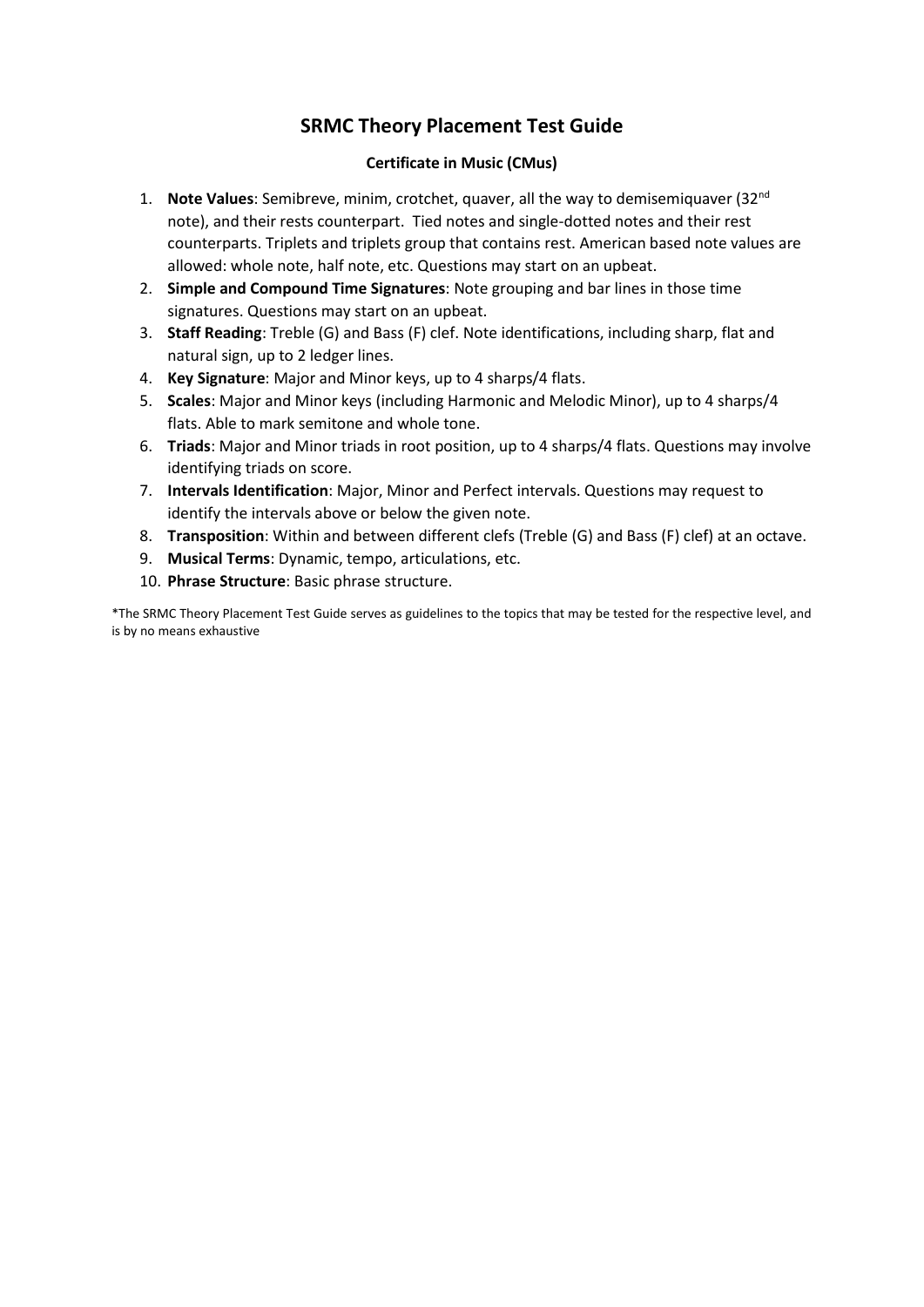#### **Diploma in Music (DipMus)**

In addition to **Certificate in Music (CMus)**'s requirement:

- 1. **Note Values**: Double dotted notes and their rests counterpart.
- 2. **Irregular Time Signature**: Irregular division of note grouping and bar lines in those time signatures. Questions may start on an upbeat.
- 3. **Staff Reading/Notation**: Ability to identify/notate the notes and key signatures set in these 4 clefs (Treble, Alto, Tenor, Bass) in keys of up to 6 sharps/6 flats. Knowledge of double sharps/flats and their cancellations counterpart and enharmonic notes.
- 4. **Key Signature**: Major and Minor Keys, up to 6 sharps/6 flats.
- 5. **Intervals**: All intervals (Simple/Compound) from any notes.
- 6. **Scales**: Major and Minor keys (including Harmonic and Melodic Minor), up to 6 sharps/6 flats. Able to name the scale degree (tonic, super tonic, etc.) Able to construct a chromatic scale.
- 7. **Transposition/Transcription:** An ability to transpose a simple melody at an octave from any clefs (Treble, Alto, Tenor, Bass), within the same clef and/or to the other clef.
- 8. **Transposing Instruments:** Ability to notate the concert pitch for instruments in Bb, A, and F (and vice versa, notating concert pitch onto the score).
- 9. **Open Score SATB:** Ability to write in an open score in an SATB style (in Treble and Bass clef).
- 10. **Musical Terms and Signs:** Ability to recognize ornaments including Trill, Mordents (Upper/Lower), Turn, Appoggiatura, Acciaccatura, etc.
- 11. **Triads:** Ability to identify root position, first inversion, and second inversion of the tonic, super tonic, sub dominant and dominant triads/dominant seventh in keys of up to 6 sharps/6 flats.
- 12. **Musical Instruments:** Types of voices, Instruments family group, clef usage for each voice/instrument and ways instruments produce sound.
- 13. **Musical Analysis:** Ability to analyse a passage of music taken from the existing repertoire and able to display substantial theoretical knowledge.
- 14. **Cadence:** Ability to identify and notate Cadence Progressions.
- 15. **Composition:** An ability to compose basic melody suitably for the given instruments, using provided opening melodic material. Appropriate usage of performance directions (tempo, dynamics, etc.) will be observed.

\* The SRMC Theory Placement Test Guide serves as guidelines to the topics that may be tested for the respective level, and is by no means exhaustive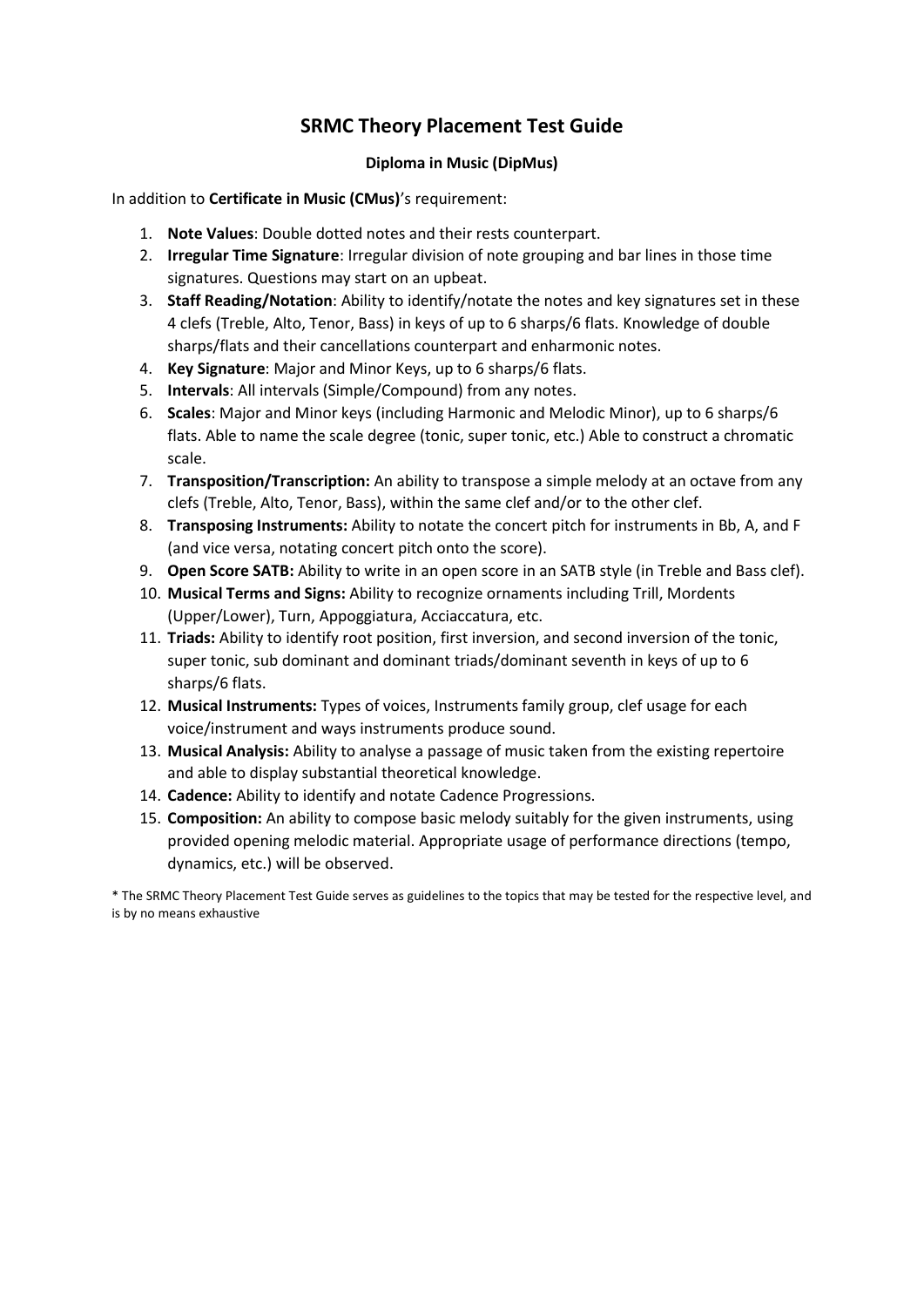### **Advance Diploma in Music (AdMus)/Foundation Degree in Music (FdMus)**

In addition to **Certificate in Music (CMus)** and **Diploma in Music (DipMus)**'s requirement**:**

- **1. Harmony:** Knowledge of all diatonic and chromatic chords (Aug 6<sup>th</sup>, Neapolitan 6<sup>th</sup>, etc.) Understanding of modulation and cadences. Ability to harmonize given melodic line (in an appropriate style) and vice versa.
- **2. Analysis:** Ability to analyse a musical score and able to demonstrate knowledge of all musical elements (form, harmony, ornaments, instruments, harmonic/melodic structure, textures, styles, etc.)
- **3. Figured Bass:** Ability to realize and analyse figured bass.
- **4. Scales and Modes:** Knowledge of Pentatonic, Octatonic and Whole Tone scale. Knowledge of modes and ability to transpose and begins on any scale degree, you may be asked to write with or without the key signature.
- **5. Compositional Devices:** Ability to identify and treat a given motif with compositional devices (Augmentation, Diminution, etc).

\* The SRMC Theory Placement Test Guide serves as guidelines to the topics that may be tested for the respective level, and is by no means exhaustive